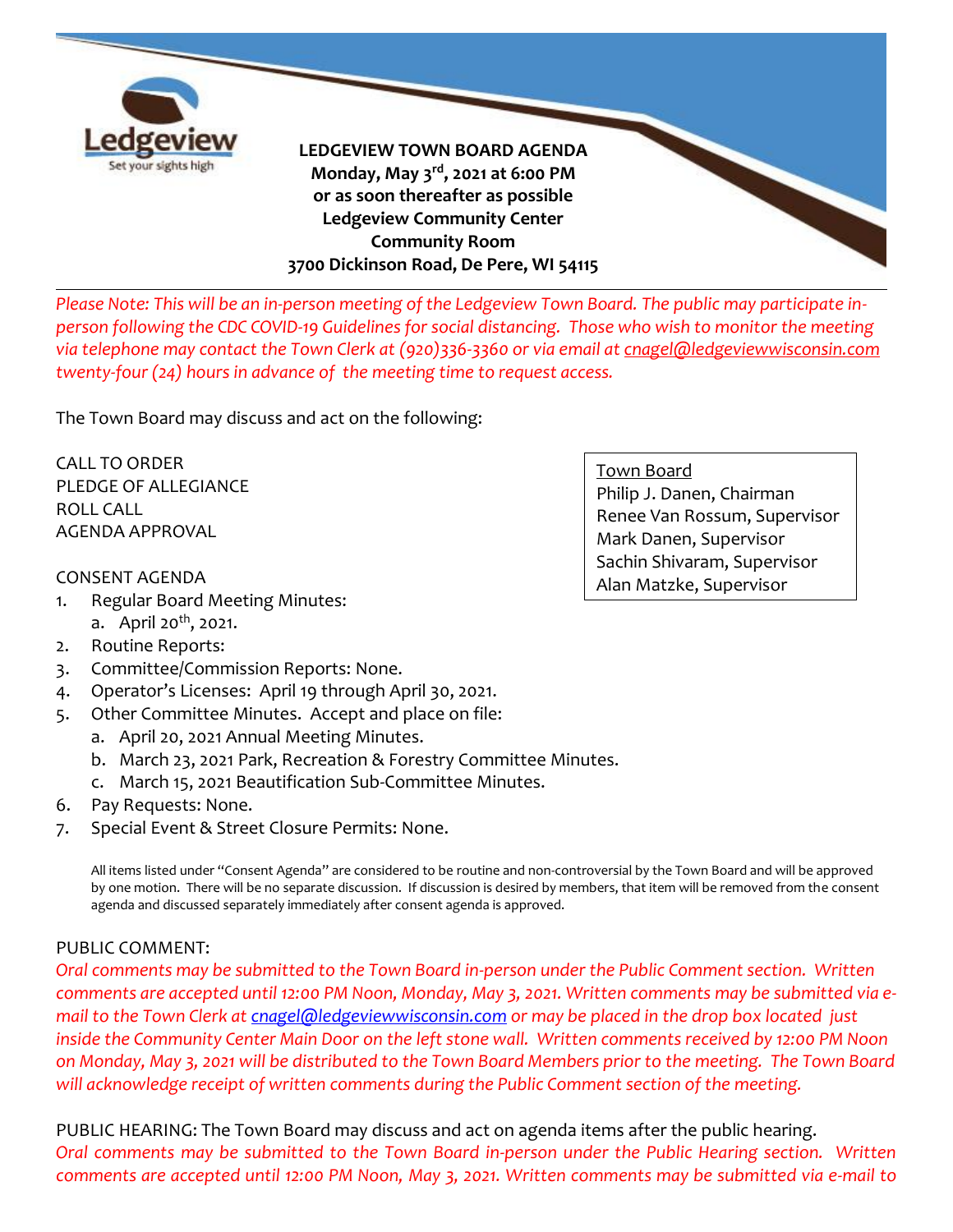*the Town Clerk at [cnagel@ledgeviewwisconsin.com](mailto:cnagel@ledgeviewwisconsin.com) or may be placed in the drop box located on the left wall just inside the Community Center vestibule door. Written comments received by 12:00 PM Noon on Monday, May 3, 2021 will be distributed to the Town Board Members prior to the meeting. The Town Board will acknowledge receipt of written comments during the Public Hearing section of the meeting*

1. Zoning & Planning Commission recommendation on the request Steve Zeitler, on behalf of by Wade Berger (property owner) for a Zoning Change Application on parcel D-490, 2500 Oak Ridge Circle, from R-R Rural Residential to R-1 Residential to accommodate a Certified Survey Map creating two single-family residential lots.

### ZONING & PLANNING:

- 1. Discuss/Act on Zoning & Planning Commission recommendation on the request by Steve Zeitler, on behalf of Wade Berger (property owner) for a proposed land division of parcel D-490, 2500 Oak Ridge Circle, creating two lots.
- 2. Discuss/Act on Zoning & Planning Commission recommendation on the request by Garritt Bader for a Building, Site, and Operations Plan Application on parcel D-1601 through D-1622 located at 2200 Dickinson Road for a new office/residential building.

## OLD BUSINESS:

1. Discuss/Act rescinding 2020 Resolution Declaring Public Health State of Emergency.

## NEW BUSINESS:

1. Discuss/Act on Request for Screening at Ledgeview Golf Course along Bower Creek Road.

## COMMUNICATIONS:

- 1. Proclamation by the Governor of the State of Wisconsin proclaiming May 2-8, 2021 as Municipal Clerks Appreciation Week.
- 2. Recognition of Firefighters Appreciation Day May 4<sup>th</sup>, 2021.

# ORDINANCES:

- 1. Third & Final Reading:
	- a. Zoning & Planning Commission recommendation on the proposed amendments to Chapter 135- Zoning Article XXI Off-Street Parking Requirements, Section 207 Off Street Parking Requirements for Commercial Vehicles, Recreational Vehicles, and Trailers.
- REPORTS: Administrator, Clerk, Treasurer, Planner, Zoning Administrator, Engineer, Public Works Director, Park & Recreation Director, Fire Chief, and Board Comments.

# APPROVAL OF THE VOUCHERS:

### ADJOURNMENT:

### **NEXT REGULAR MEETING TUESDAY, MAY 18, 2021 AT 4:30 PM**

BY THE DIRECTION OF THE TOWN BOARD CHAIRMAN: *Charlotte Nagel* Charlotte Nagel, Clerk Town of Ledgeview, Brown County, WI Signed, dated and posted: April 29, 2021